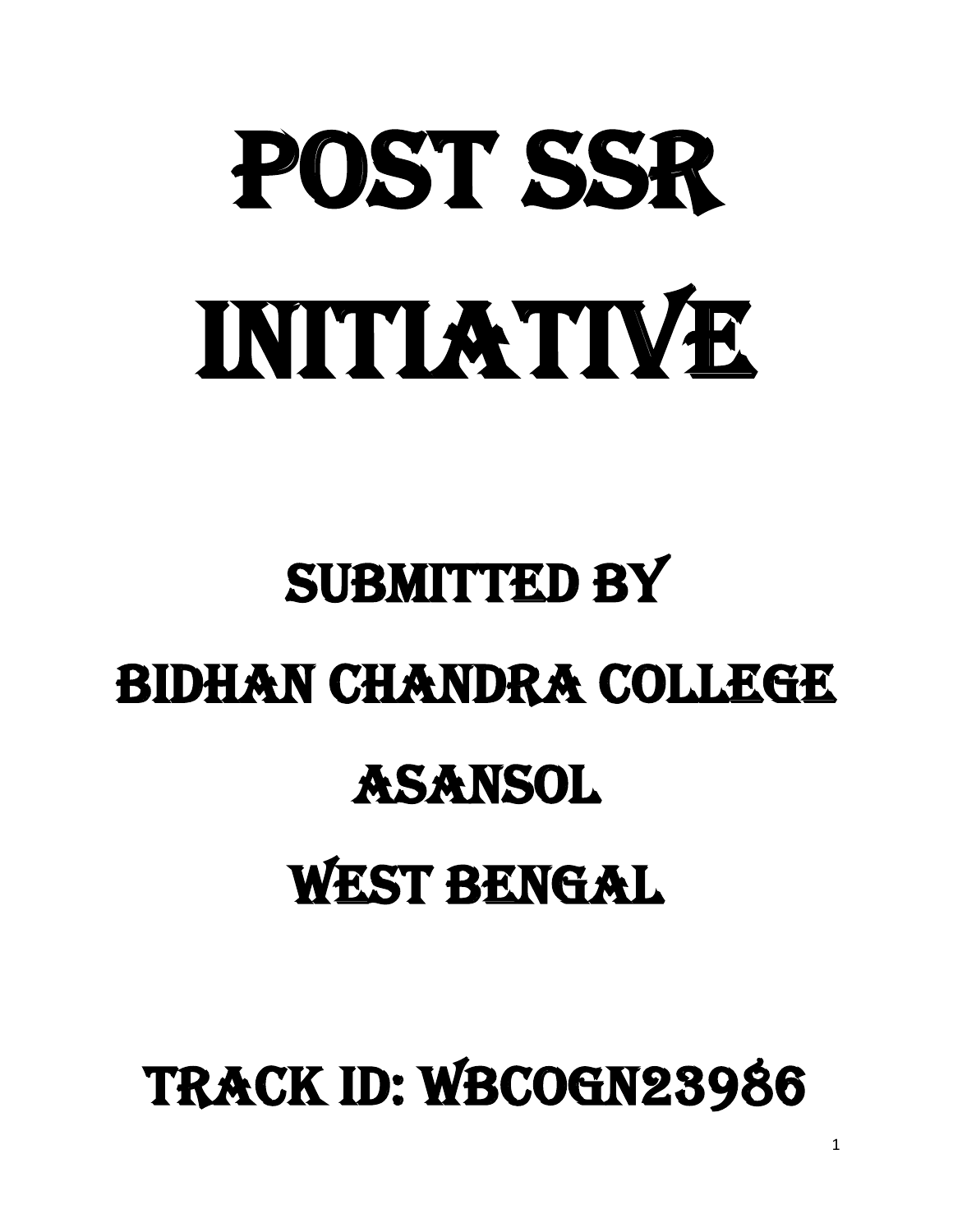#### **Annexure I**

#### **Additions to the Self Study Report based on the developments in the Institution since the submission of the SSR to the NAAC for verification and updated information**

#### **(January 2015- November 2016)**

#### **1. Profile of the College:**

Name: **Bidhan Chandra College** Address: Sibdas Ghatak Sarani (Near Budha Water Tank), Asansol, Dist. Burdwan, West Bengal. Pin. 713304 Website: [www.bccollegeasansol.org](http://www.bccollegeasansol.org/)

#### **2. For Communication:**

| <b>Designati</b><br>on | <b>Name</b><br><b>Telephone</b><br>with STD |          | <b>Mobile</b> | Fax      | Email                    |
|------------------------|---------------------------------------------|----------|---------------|----------|--------------------------|
|                        |                                             | code     |               |          |                          |
| Principal              | Dr Falguni                                  | $0341 -$ | 09434359      | $0341 -$ | bccollege.office@gmail.c |
|                        | Mukhopadhyay*                               | 2283058  | 493           | 2283058  | om                       |

 **\*The present Principal joined the college on November 16, 2016.**

#### **1. 17. Number of Programmes with**



**\*\***Both Annual and CBCS system are followed at the UG levels as the First semester is affiliated to KNU and follows the semester CBCS system from 2016 -17 session, but the Second and Third Year courses are affiliated to KNU and BU, respectively, and follow the Annual System; the PG English is affiliated to KNU and follows the semester System. Likewise first semester Hons of BBA and BCA are affiliated to KNU, following the Annual System, and Second and Third years Hons are affiliated to BU, following annual system.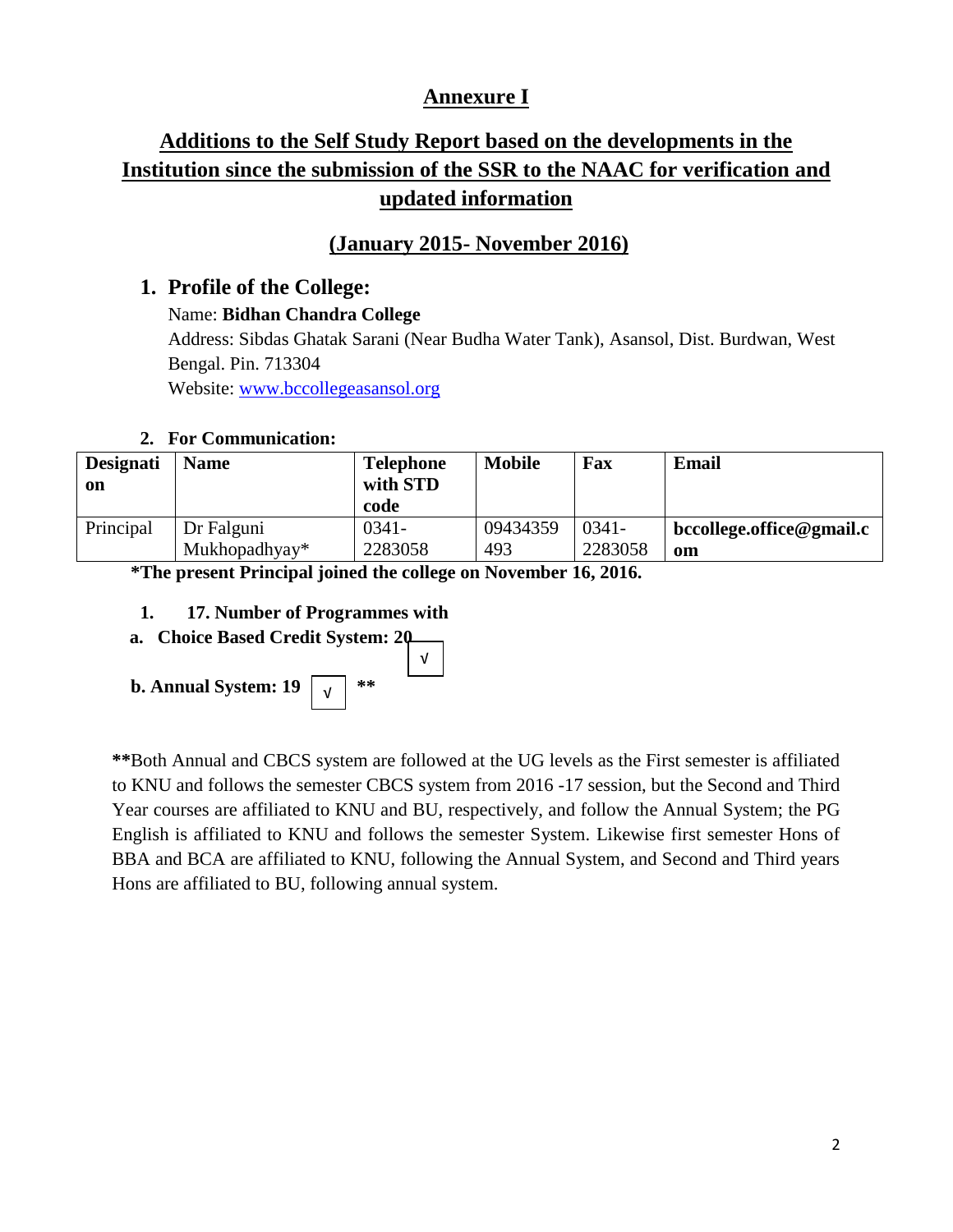**23. Furnish the number of the students admitted to the college during the last four academic years.**

| Category   | 2013-14 |     |      | 2014-15 |      | 2015-16 |      | 2016-17 |  |
|------------|---------|-----|------|---------|------|---------|------|---------|--|
|            | М       | lF  | M    | F       | M    | F       | M    | F       |  |
| Gen        | 820     | 570 | 928  | 564     | 891  | 578     | 860  | 828     |  |
| <b>SC</b>  | 199     | 49  | 228  | 75      | 200  | 88      | 212  | 120     |  |
| <b>ST</b>  | 36      | 6   | 53   | 14      | 55   | 13      | 61   | 22      |  |
| <b>OBC</b> | 58      | 36  | 86   | 137     | 123  | 179     | 119  | 174     |  |
| Others     | 17      | 11  | 15   | 13      | 12   | 20      | 14   | 20      |  |
| Total      | 1130    | 672 | 1310 | 803     | 1281 | 878     | 1266 | 1164    |  |

#### **24. Students enrolled to Post-Graduate in English in the current academic year:**

Total admitted: 19

General: 18, Male: 03, Female: 15

SC: 01, Male: 01

#### **25. Drop Out in UG and PG (average of the last two batches):**

Under Graduate:

B.A. Hons: 0.07%

B.Com. Hons: 0.025%

B.Sc. Hons: 23.33%

B.A. General: 14.64%

B.Com. General: 04.45%

B.Sc. General: 18.00%

Post Graduate: 0.02%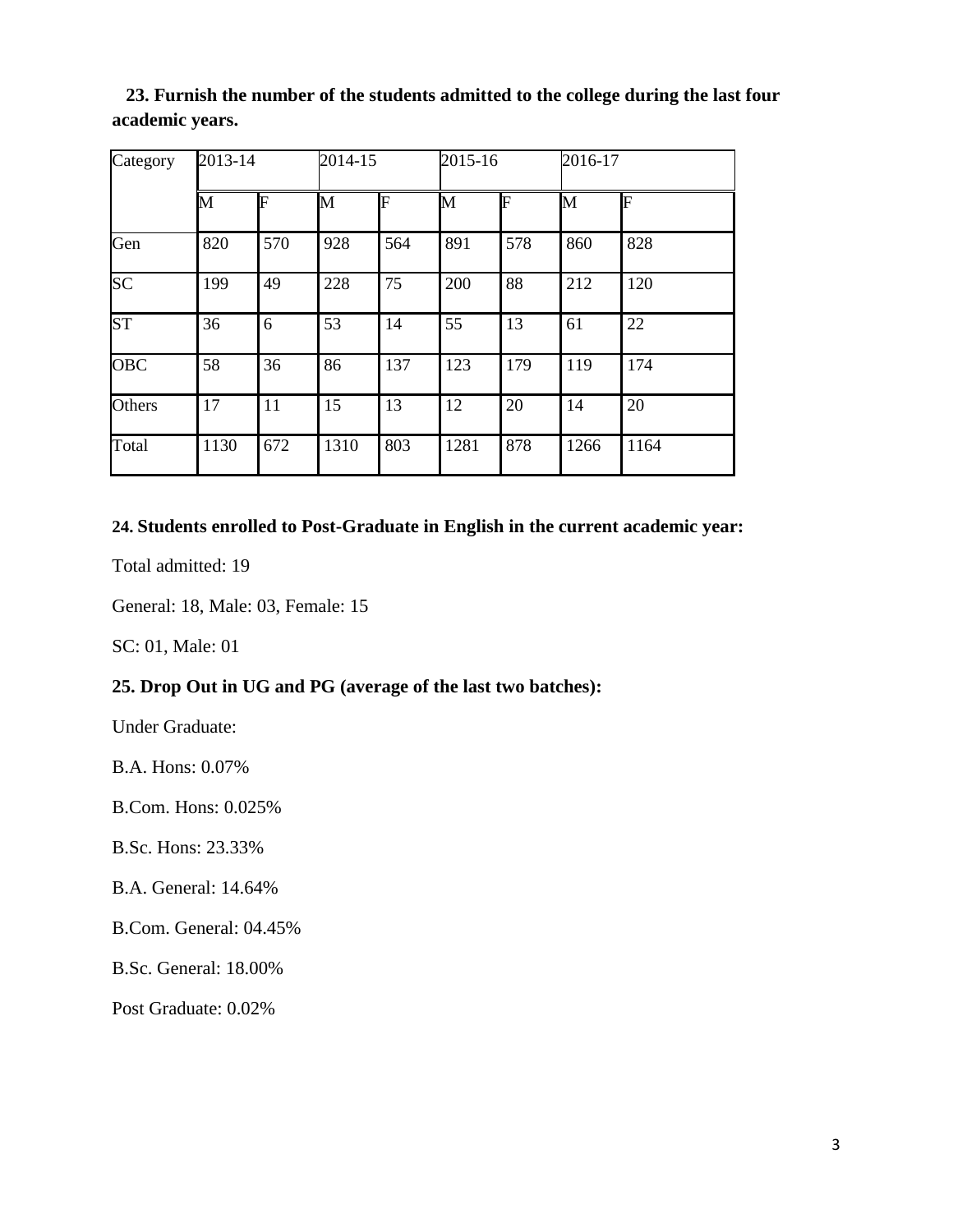#### 26. **Unit Cost of Education**

(Unit cost=total annual recurring expenditure (actual) divided by total number of students enrolled): Current Session (2016-2017)

(a) Including the salary component Rs. 12700.00 (b) Excluding the salary component Rs. 2283.00

#### **31. Number of Working Days during the last Academic Year: 240**

**32. Number of Teaching Days during the last Academic Year: 211**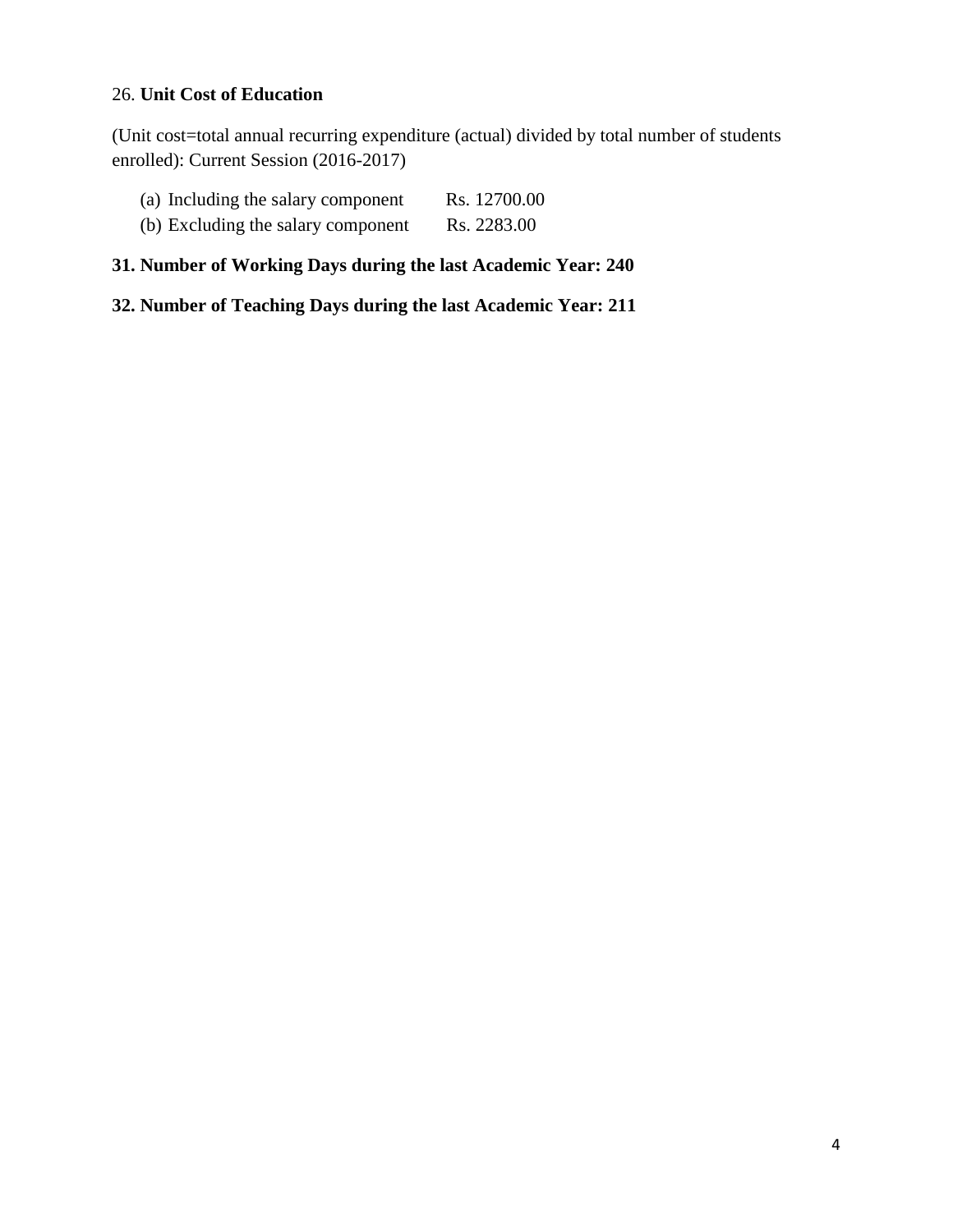#### **A. Criterion Wise Input:**

#### **CRITERION I:**

- **1.1.2.** *How does the institution develop and deploy action for effective implementation of the curriculum? Give details of the process and substantiate through specific examples*
- a) The following teachers are directly involved in designing the curriculum of the affiliating university, i.e. Kazi Nazrul University:
	- i) Dr Pabitra Kumar Maji: Member of both the Syllabus Committee and the Board of Studies (UG)
	- ii) Dr Swapan Kumar De: Member of the Board of Studies (UG) and the Syllabus Committee for both UG & PG.
- b) All the departments were well represented in the Workshops for the introduction of the new curriculum for different disciplines conducted by Kazi Nazrul University. As the CBCS semester system involves an internal assessment test for each paper at each semester, every department has to divide the course of each paper into separate halves, and set both the syllabus and mode of the internal examination of home students.
- c) The post-graduate unit of the department of English has taken active part in taking decision on the choice of texts and divisions of the syllabus of a course for both internal and external examination. Further the form and content of the termpapers submitted by PG  $3<sup>rd</sup>$  and  $4<sup>th</sup>$  Semester students are designed under the supervision of Departmental faculty members.

#### *Research Activities:*

- Micro-research project entitled **"Interface between Western and Bengali Modernism of early Twentieth Century"** by the department of English conducted by the students of both P.G and U.G units of the department under the supervision of Dr Subhadeep Ray, coordinator of the Dept. with proposed names of student-researchers are 1. Nabanita Biswas of the PG final year, 2. Subhasnata Mohanta of PG First Year, 3. Raina Roy and 4. Anirban Kahali, both of UG Final Year from April 2015 to September 2015.
- Micro-research project entitled **"A Study on Quantum Mechanical Heat Engines**" executed by five students of 2<sup>nd</sup> year Honours course of Chemistry, under the supervision of Dr Chandrachur Das, the names of students-researchers being 1. Kinshouk Chatterjee, 2. Sumit Mahapatra 3. Shalini Kumari, 4. Subhajit Banerjee and 5. Atanu Mahato from September 2015 to February 2016.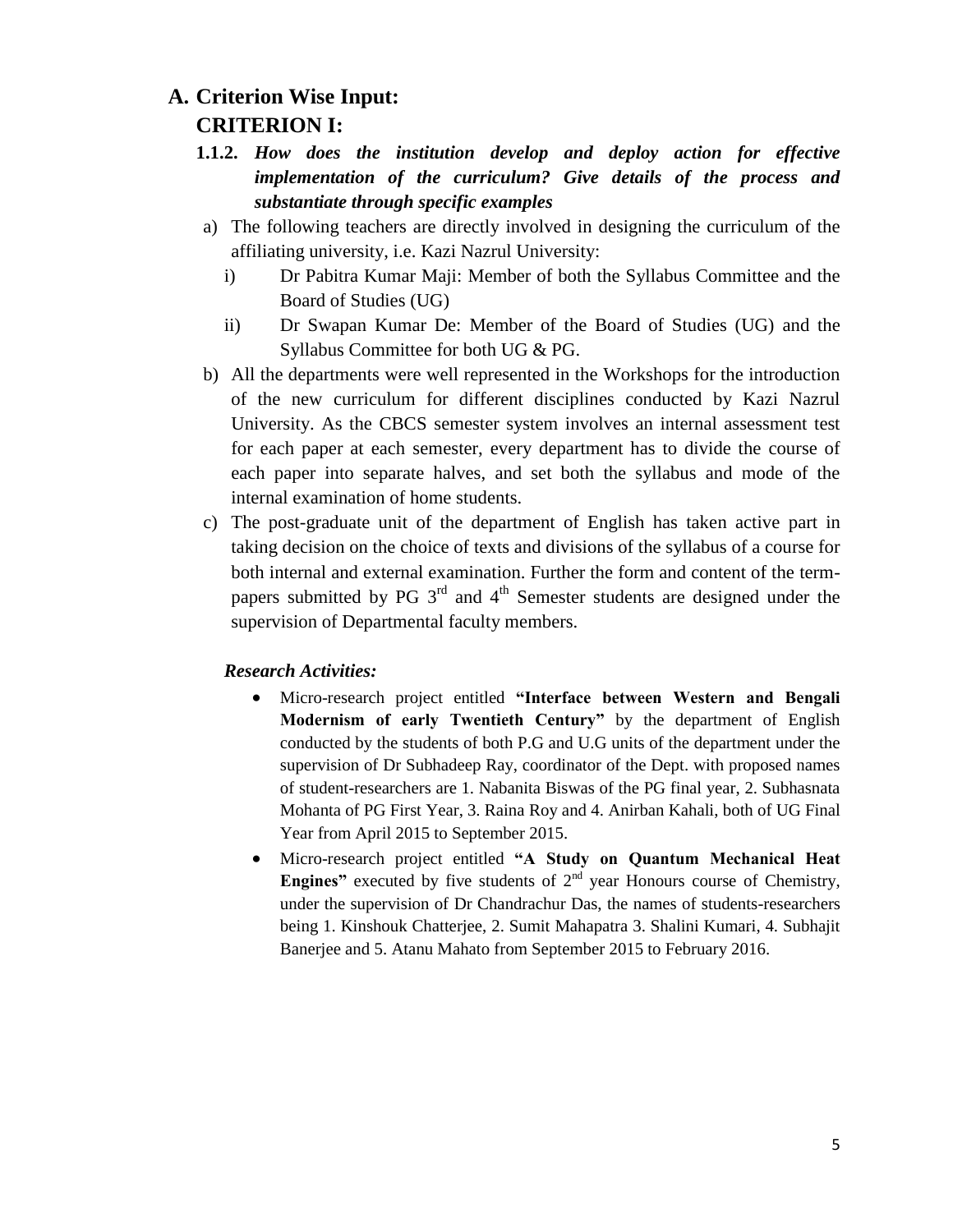#### *Extension Activities:*

- The college carries out extension activities through NSS and NCC; the students-cadets have been engaged in the training on mushroom cultivation.
- The students of NSS have campaigned against the killing of the migratory birds seasonally arriving on the river bank of the *Damodar*.
- The college organised an awareness campaign on the prevalence of Dengue.
- The college extends its expertise to *Krishnarjun* Philanthropical Trust and Research Foundation, an NGO, and Self-Help Group, in cultivating brown-rice and allovera at *Koraddi*.
- The Department of English collaborates with Asansol Repertory Theatre, Asansol, in instituting "BCC Centre for Excellence in Theatre" which would conduct special classes on skills of drama, workshops on drama production and performances, and support research in regional theatre.
- NRC, that is, National Resource Centre as a joint project of UGC and BSNL, to provide broadband facilities for the college.

#### **1.3** *Curriculum Enrichment***:**

#### **1.3.2.** *What are the efforts made by the institution to enrich and organize the curriculum to enhance the experiences of the students so as to cope with the needs of the dynamic employment market?*

- a) Every Department of the college has grown a practice of organizing special lectures, workshops, students' seminars etc. that help the students to relate their class-room learning to new fields of study they would require at different stages of their academic career.
- b) Along with the ICT based teaching is used to advance the level of study.
- c) The basic skills of entrepreneurship are inculcated by encouraging the talented students to sell their handicrafts in a weekly stall under the NSS banner by participating in the "Learn and Earn" project.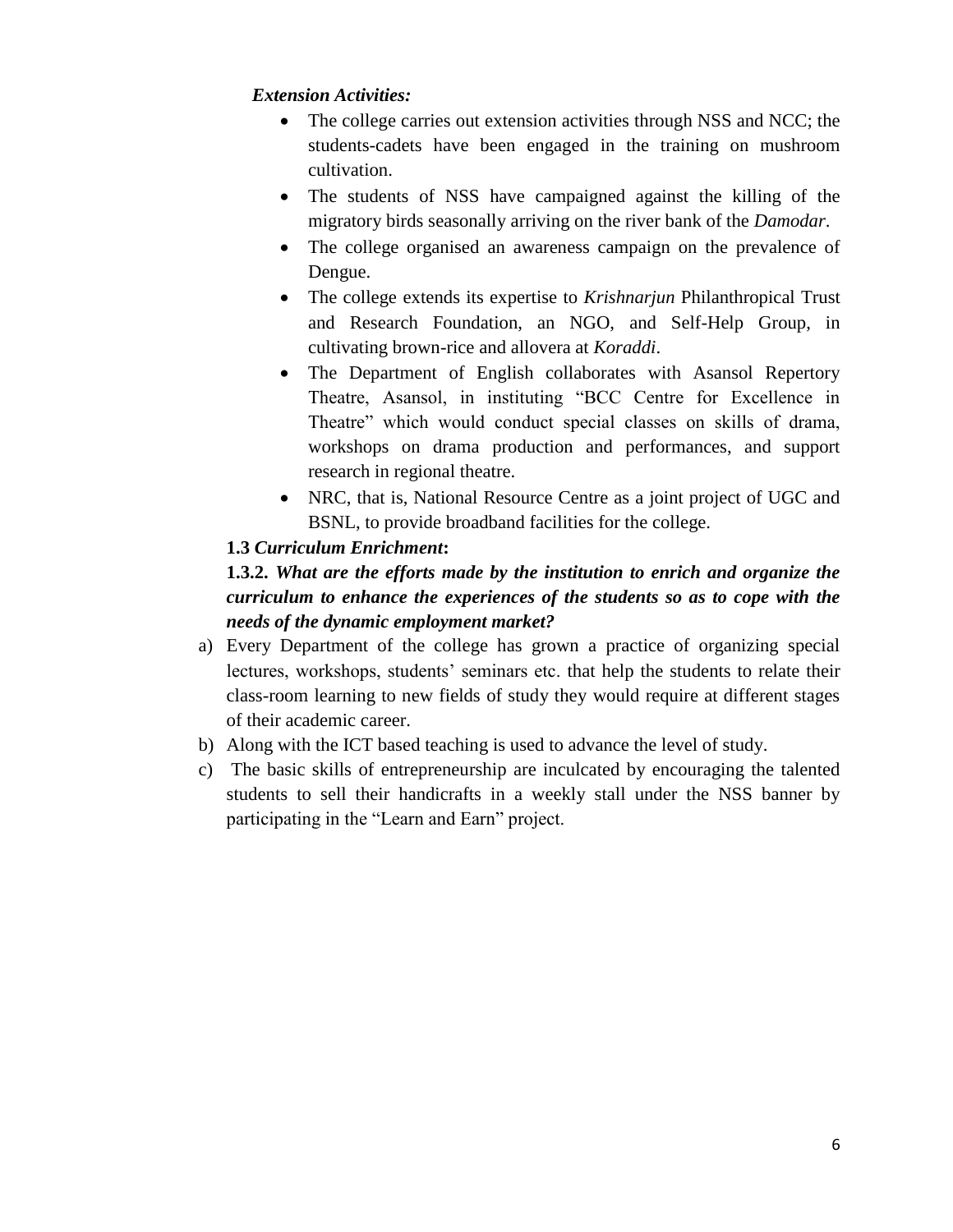#### **CRITERION II:**

#### 2.3.9. *How are Library Resources used to augment the teaching-learning process?*

- The college library subscribes all leading newspapers and the printed journal, *The University News*.
- One printed Journal and 08 magazines are available at the Digitalized Central library, with a reading section that can accommodate 66 students, and a separate section for teachers' reading.
- The Library is equipped with Soul Software under INFLIBNET through which ebooks and journals could be accessed by all faculty members and students through such search engines like JSTOR and Proquest.
- Different departments of the college maintain separate seminar libraries for more extensive study.

| SN       | Department-wise Journals & Magazines | <b>Number</b> |
|----------|--------------------------------------|---------------|
|          | English                              |               |
| <u>.</u> | <b>History</b>                       |               |
| <u>.</u> | Economics                            |               |

#### **Table 2.3: Details of Journals and Magazines**

| <b>SN</b>      | <b>Subject</b>           | <b>No. of Books</b>   |
|----------------|--------------------------|-----------------------|
|                | <b>General Reference</b> | 1397 (Titles: 1157)   |
| $\overline{2}$ | Bengali                  | 6316 (Titles: 4996)   |
| 3              | Economics                | $1453$ (titles: 1251) |
| $\overline{4}$ | English                  | 2797 (titles: 2061)   |
| 5              | Geography                | 429 (Titles: 245)     |
| 6              | Hindi                    | 4561 (Titles: 3929)   |
| 7              | History                  | 2600 (Titles: 2099)   |
| 8              | Philosophy               | 743 (Titles: 543)     |
| 9              | <b>Political Science</b> | 1363 (Titles: 955)    |
| 10             | Sanskrit                 | 1263 (Titles: 763)    |
| 11             | Urdu                     | 1362 (Titles: 1062)   |
| 12             | Commerce                 | 1426 (Titles: 849)    |
| 13             | <b>Botany</b>            | 140 (Titles: 80)      |
| 14             | Chemistry                | 1123 (Titles: 723)    |
| 15             | <b>Mathematics</b>       | 851 (Titles: 548)     |
| 16             | Physics                  | 1596 (Titles: 1196)   |
| 17             | Zoology                  | 295 (Titles: 195)     |
| 18             | Miscellaneous            | 4198 (Titles: 3685)   |
|                | <b>Total</b>             | 33913 (Titles: 26337) |

#### **Table 2.4: Details of Books in the College Library**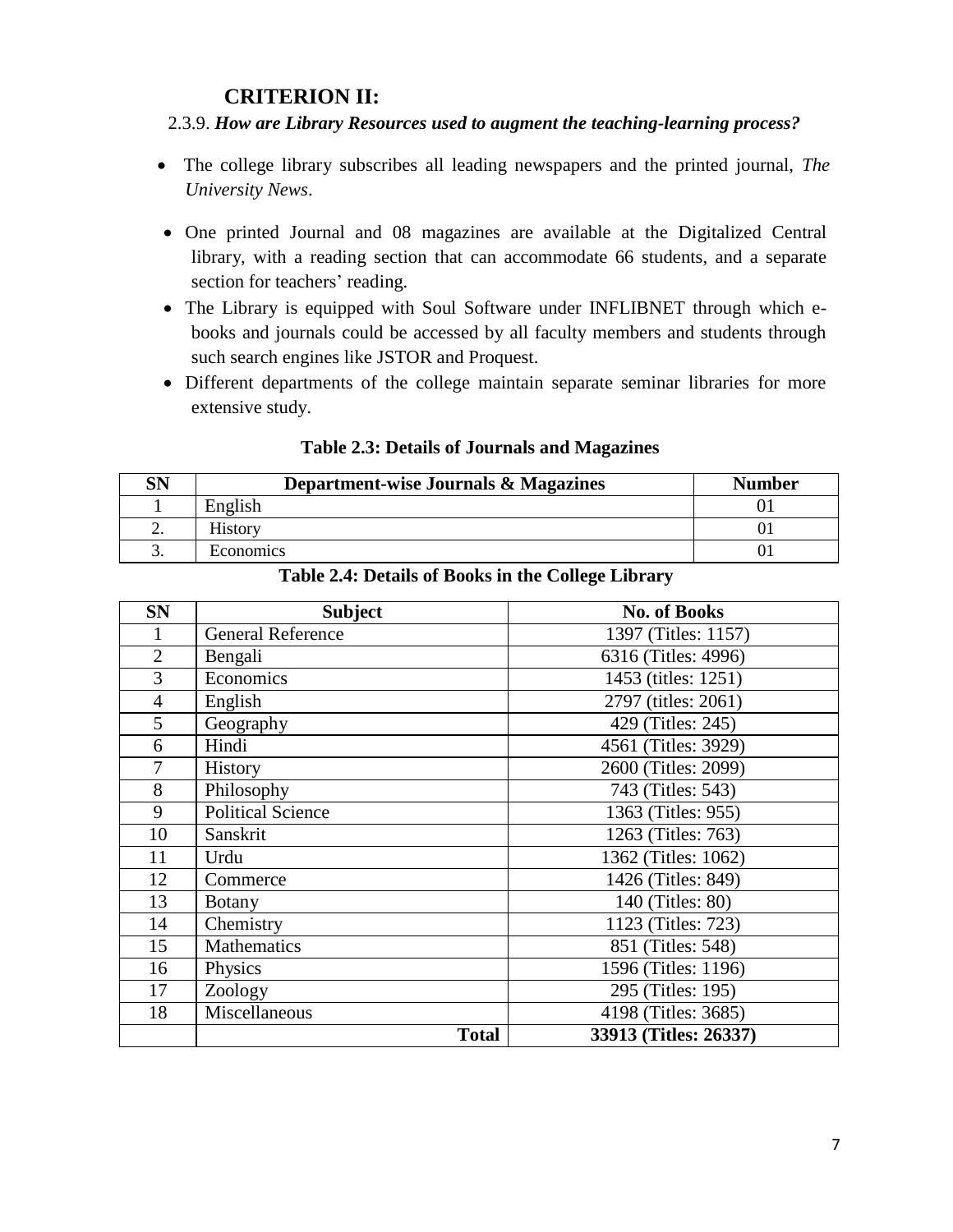Total number of books at various departments is given below:

| <b>SN</b> | <b>Department</b> | <b>No. of Books</b> |  |  |
|-----------|-------------------|---------------------|--|--|
|           | <b>BBA</b>        | 743                 |  |  |
|           | <b>BCA</b>        | 954                 |  |  |
| 3         | Chemistry         | 150                 |  |  |
|           | Commerce          | 100                 |  |  |
|           | English           | 1225                |  |  |
|           | <b>Total</b>      | 3172                |  |  |

#### **Table 2.2: Number of Books**

**2.4.3.** *Providing details on staff development programmes during the last four years elaborate on the strategies adopted by the institution in enhancing the teacher quality* **Academic Staff Development Programmes**

| Academic Staff Development Programmes      | Number of Faculty Nominated |
|--------------------------------------------|-----------------------------|
| Refresher courses                          | 24                          |
| <b>HRD</b> programmes                      |                             |
| Orientation programmes                     | 03                          |
| Staff training conducted by the university |                             |
| Staff training conducted by other          | 05                          |
| institutions                               |                             |
| Summer/winter schools, workshops, etc.     | 03                          |

 Two micro-research projects were conducted under the supervision of two faculty members, as part of the quality enhancement of both teachers and students.

#### 2.4.5. *Give the number of faculty who received awards/ recognition at the state, national and international level for excellence in teaching during the last four years. Enunciate how the institution culture and environment contributed to such performance/ achievement of the faculty.*

- Dr Pabitra Maji is honored as area editor of the *Internatiuonal Journal of New Theory*, and *International Journal of Neutrosophic Sets and Systems*.
- Dr Gautam Mukherjee was research associate for one year in 2011 at the NCBS
- Dr Saumen Chakraborty was the best presenter in the Science Congress, 2009; He is also the life member of IETE
- Dr Sudipta Roy completed his Post-Doc. at Korea Advanced Institute of Science and Technology
- Sudeshna Banerjee is life member of Paschimbanga Itihas Samsad.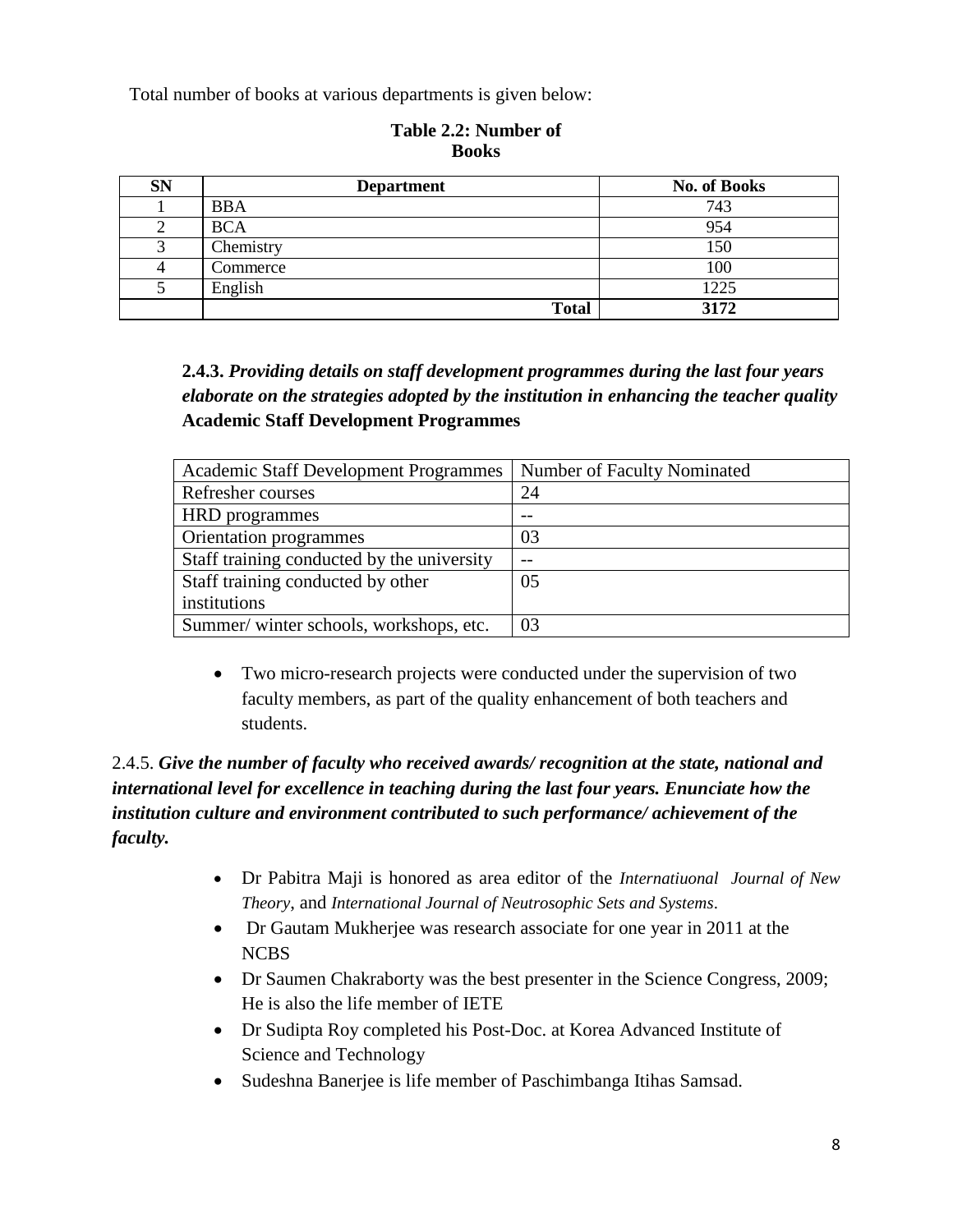- Dr Subhadeep Ray was invited to present paper and also to chair a session from this subcontinent to the Sixth International Joseph Conrad Conference at Maria-Curie Sklodowska University, Poland, as part of UMCS-Columbia University Press Conrad Project, under the patronization of the European Parliament from 20-24 June 2016. He is also the member of the Joseph Conrad Society of America.
- Sreemanta Sarkar is convener of the University Visiting Team zoneII.
- Dr Vijay Narain supervised Hindi M.Phil students of the University of Kalyani in 2009. He was also a member of the UGBOS of that university.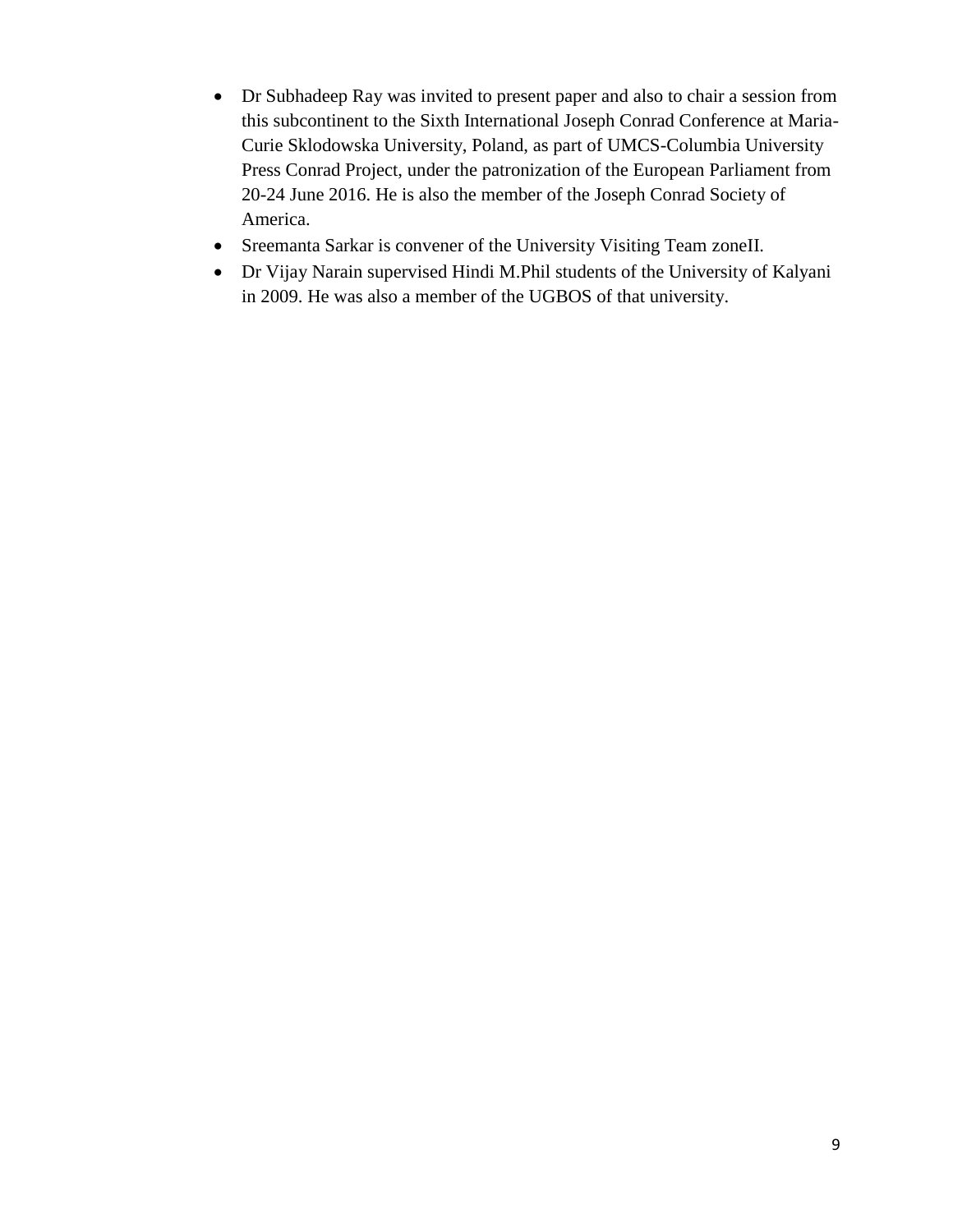#### **CRITERION III:**

#### **3.1.6.:**

- Dept of English organized a special lecture on "Bob Dylan and Bengali Music" by Amitabha Mukhopadhya of Dept of Bengali of the college, and IQAC sponsored Invited Lecture on "Cultural Studies and Contemporary Literature" by Parthasarathi Bhaumik of the Dept of Comparative Literature of Jadavpur University in 2016.
- Dept of English organized a Drama workshop followed by performance of "Silence! The Court is in Session" by Vijoy Tendulkar in 2015.
- Dept of Chemistry has organized a one day IOAC sponsored Seminar on Green Chemistry, with guest speakers Dr Utpal Adhikari, and Dr Rajnarayan Saha of NIT, Durgapur in 2016.
- Dept of History and Philosophy have organized a one day IQAC sponsored Seminar on Relevance of Gandhi in Modern Times, with guest speakers Dr Sunil Roy of The University of Burdwan and Dr Amitabha Chatterjee of KNU in 2016.
- Dept of Political Science has organized IQAC sponsored Seminar on the Thought of Vivekananda, with guest speaker Dr Sutapa Basu of Dept of Philosophy of B.B. College, Asansol.
- Dept of Bengali has organized a one day IQAC sponsored Seminar on Green Chemistry, with guest speaker Dr Monalisa Das of KNU in 2016.

**3.2.5:** Projectors at the Seminar Room and the smart class rooms and at the language laboratory, as well as a portable projector have been utilized in mobilizing research interest among the students.

#### **3.4.3: Publication policy of the journal:**

*Impressions of eternity* contains articles and research papers from scholars and academicians of different disciplines of humanities and social sciences, from creative writers and translators, and also from linguists, folklorists and research students of various fields. The main focus of the content is however, language and literature studies.

All manuscripts are to be submitted in numbered pages (A4 size), starting with a separate title page, indicating the title, subtitle, name of the author(s)/ translator(s), and a short profile of the author(s)/ translator(s). Any contribution must be an original one that neither has appeared in any form in, nor is under review by another journal or any sort of publication. Each paper / article / creative text is to be reviewed by two external referees, independently, and the final decision of acceptance/ rejection of any contribution is taken by the editor in consultation with the referees, whose names are not disclosed.

The hardcopy of the manuscript, along with a soft version of the same, may be sent to the Department of English, Bidhan Chandra College, Asansol – 4, West Bengal, India. Any communication through email is also welcome.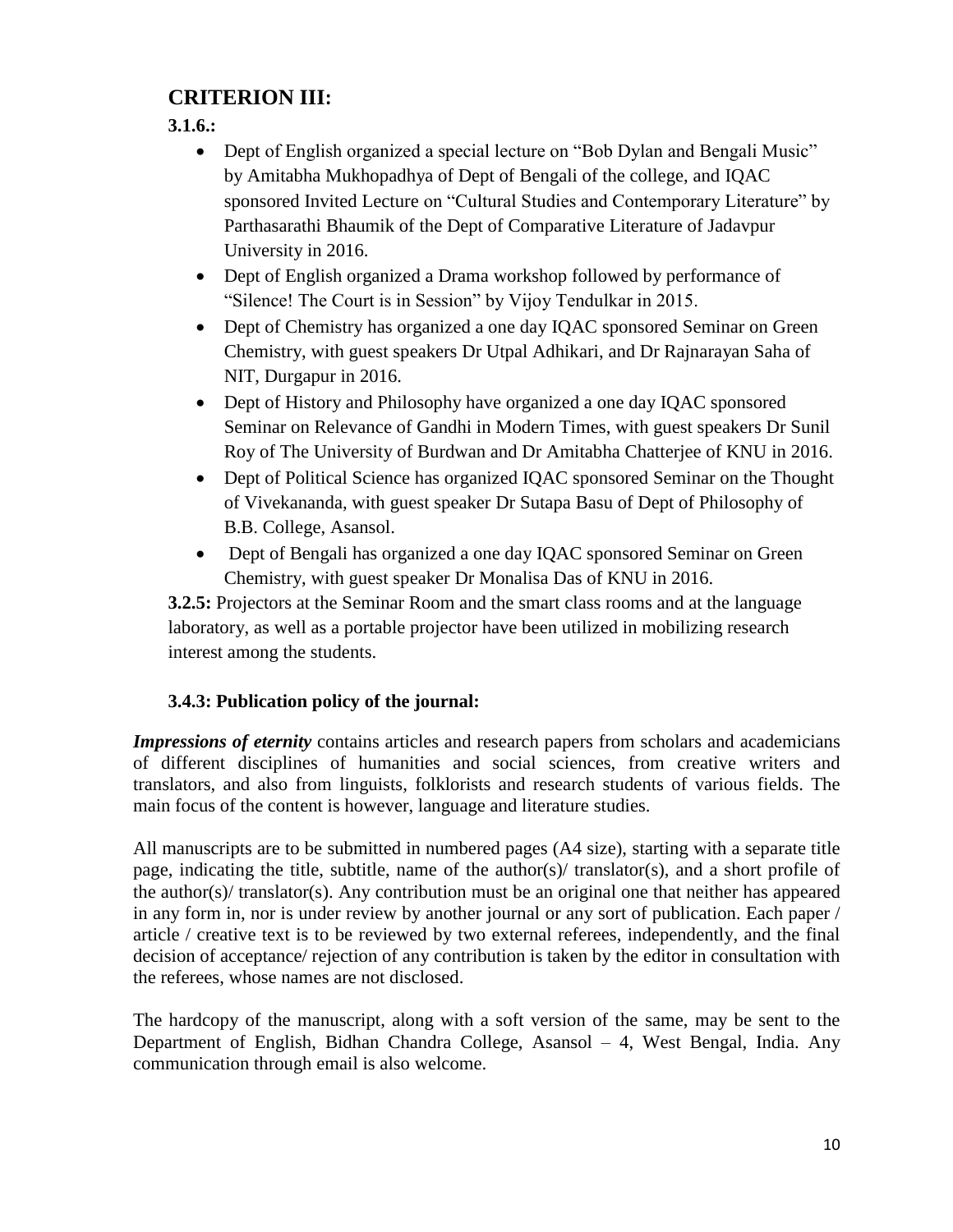The paper must be insightful, with clear exposition of the views expressed, and must be written according to the MLA Handbook, Seventh Edition, maintaining strictly the limit of 5000 to 6000 words. *ie* also welcomes creative writings like poems, short stories etc. in English, and translations into English from any Indian language. But such pieces of writing are limited to 2500 words. Review of any contemporary or old book within 1000 words may be submitted for publication in *ie*. The copyright of a piece of writing will be automatically transferred to the publisher when that writing is accepted for the publication.

| SN | <b>Name</b>                    | <b>Dept</b> | Books/<br><b>Chapters</b> | <b>Abstracts</b> | <b>Research</b><br>Papers in<br><b>Journals</b> | <b>Proceedings</b> | <b>Thesis</b>   |    |
|----|--------------------------------|-------------|---------------------------|------------------|-------------------------------------------------|--------------------|-----------------|----|
|    | Dr Gautam Mukherjee            | Physics     | 01                        |                  | 17                                              |                    | 01              |    |
|    | Dr Tushar Baran Dey            | Physics     |                           |                  | 03                                              |                    | 01              |    |
|    | Dr Saumen Chakraborty          | Physics     | 01                        |                  | 05                                              |                    | 01              |    |
|    | Dr Sudipta Roy                 | Physics     |                           |                  | 09                                              |                    | 01              |    |
|    | Dr Chandrachur Das             | Chemistry   |                           |                  | 05                                              | 01                 | 01              |    |
|    | Dr Sutapa Adhikari<br>Mazumder | Chemistry   |                           |                  | 06                                              | 02                 | 01              |    |
|    | Dr Pradip Kumar Maji           | Chemistry   |                           |                  | 13                                              |                    | 01              |    |
|    | Dr Sujit Kumar Bera            | Chemistry   |                           |                  | 11                                              |                    | 01              |    |
|    | Dr Tapan Kumar Si              | Chemistry   |                           |                  | 07                                              |                    | 01              |    |
|    | Sk Samim Akhtar                | Chemistry   |                           |                  | 01                                              |                    |                 |    |
|    | Dr Pabitra Kumar Maji          | Mathematics | 01                        |                  | 15                                              |                    | 01              |    |
|    | Dr Sujoy Das                   | Mathematics |                           |                  | 11                                              |                    | 01              |    |
|    | Dr Sudip Kumar Pal             | Mathematics |                           |                  | 11                                              |                    | 01              |    |
|    | Dr Monoranjan Ghosh            | Commerce    |                           |                  |                                                 |                    | 01              |    |
|    | Dipak Kumar Mondal             | Commerce    |                           |                  |                                                 |                    |                 |    |
|    | Ashim Kumar Adhyay             | Commerce    |                           |                  | 08                                              |                    |                 | 10 |
|    | Dr Swapan Kumar Dey            | Bengali     | 02/04                     |                  | 05                                              | 03                 | 02              |    |
|    | Amitabha Mukhopadhyay          | Bengali     | 01/02                     |                  | 01                                              | 04                 |                 |    |
|    | Dipankar Arosh                 | Bengali     |                           |                  | 06                                              | 02                 |                 |    |
|    | Baranali Pramanik              | Bengali     | 01/05                     |                  | 20                                              | 01                 |                 |    |
|    | Dr Subhadeep Ray               | English     | 02/03                     | 01               | 08                                              |                    | 01              |    |
|    | Dr Vijoy Narain                | Hindi       |                           |                  | 06                                              |                    |                 | 01 |
|    | Rinku Shah                     | Hindi       |                           |                  | 02                                              |                    |                 |    |
|    | Sreemanta Sarkar               | Economics   |                           |                  | 04                                              | 02                 |                 | 02 |
|    | <b>Madhusree Dey</b>           | Economics   |                           |                  | 04                                              |                    |                 |    |
|    | Sudeshna Banerjee              | History     | 01                        |                  | 0 <sub>5</sub>                                  |                    |                 |    |
|    | Animesh Raptan                 | History     |                           |                  | 03                                              |                    | 01              |    |
|    | Rituparna Sarkar               | History     |                           |                  | 0 <sub>3</sub>                                  | 01                 | $\overline{01}$ |    |
|    | Dipankar Naskar                | History     |                           |                  | 04                                              |                    | 01              |    |
|    | Dr Sabera Sharma Basu          | Pol.Science | 01/02                     |                  | 03                                              | 01                 | 01              |    |
|    | Dr Falguni Mukhopadhyay        | Pol.Science |                           |                  |                                                 |                    |                 |    |
|    | Dr Susmita Chakraborty         | Philosophy  |                           |                  | 01                                              | 03                 | 01              |    |
|    | <b>Bula Debnath</b>            | Philosophy  |                           |                  | 01                                              |                    | 01              |    |

#### **PUBLICATION DETAILS OF PERMANENT FACULTY MEMBERS:**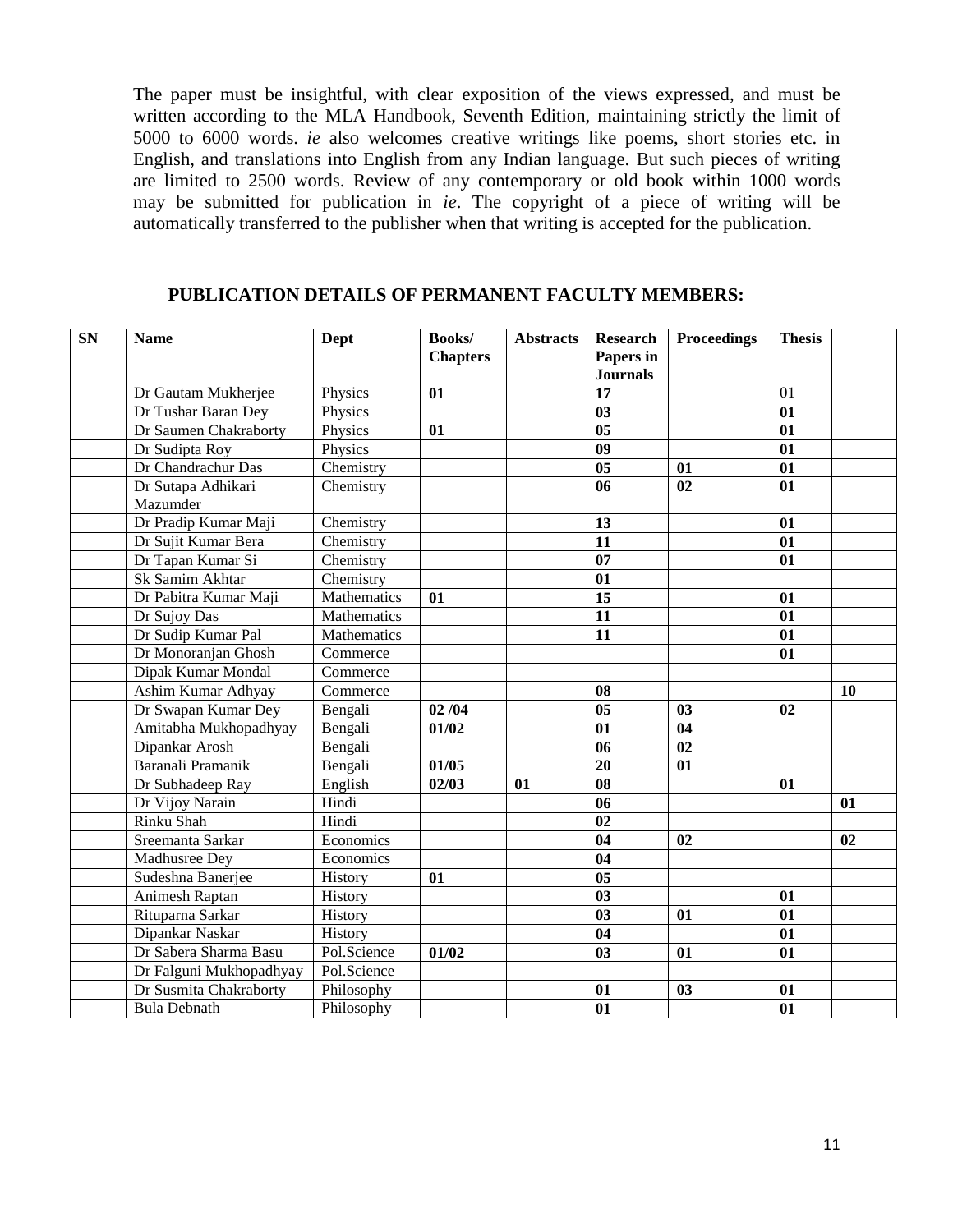#### **3.6.** *Extension Activities and Institutional Social Responsibilities*

- The college has introduced a 'Learn and Earn' programme in which the students can sell their painting and handicrafts at a weekly stall under the banner of NSS.
- The college organised an awareness campaign on the prevalence of Dengue and other mosquitoes carrying diseases.
- The college extends its expertise to *Krishnarjun* Philanthropical Trust and Research Foundation, an NGO, and a Self-Help Group, in cultivating brown-rice and allovera at *Koraddi*.
- The Department of English collaborates with Asansol Repertory Theatre, Asansol, in instituting "BCC Centre for Excellence in Theatre" which would conduct special classes on skills of drama, workshops on drama production and performances, and support research in regional theatre.
- The college helps a tribal Self-Help Group to sell the vegetables and other agricultural products cultivated by using organic manure by providing stalls within the college campus.

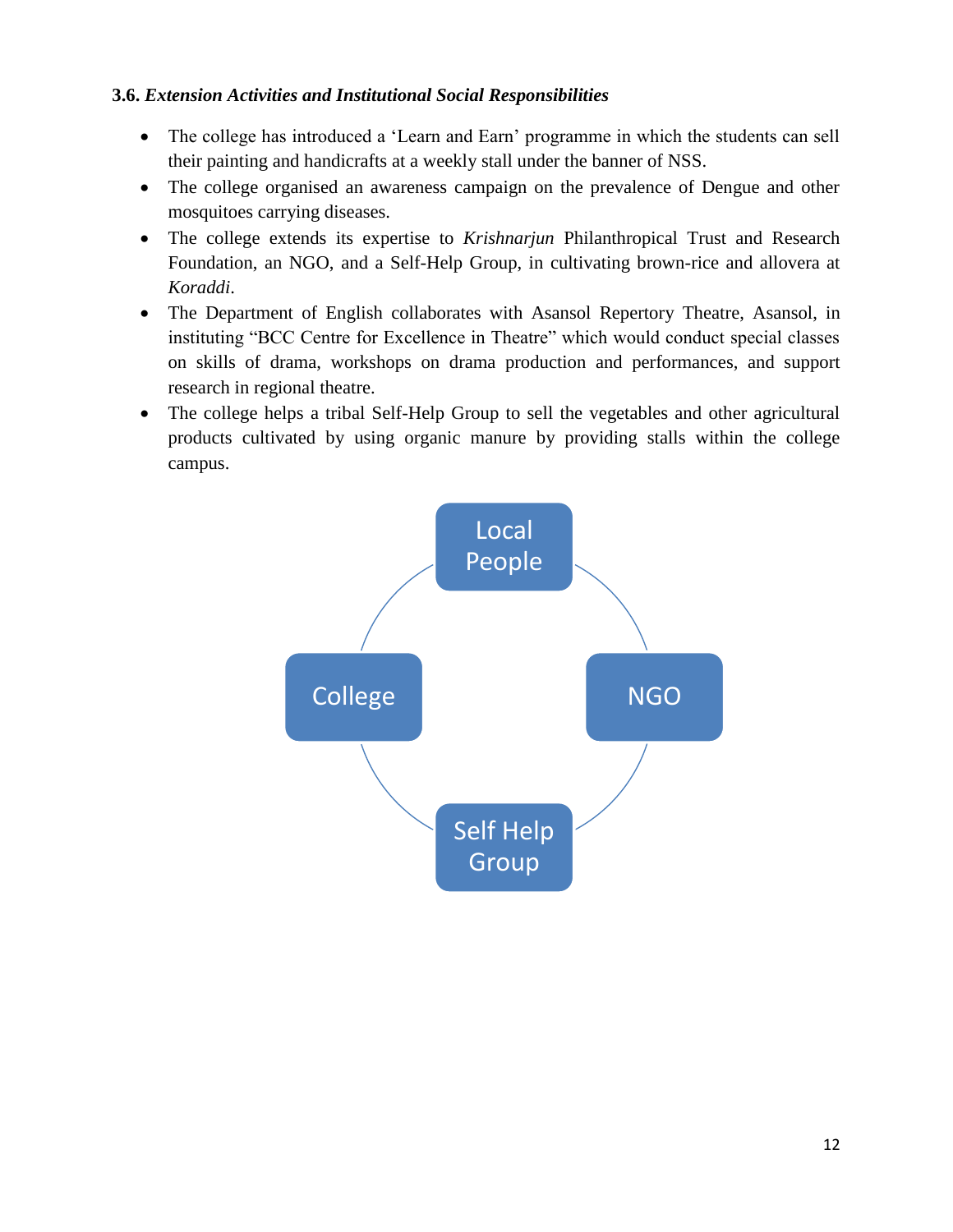#### **3.6.1.** *How does the institution promote institution-neighbourhood-community network and student engagement contributing to good citizenship, service orientation and holistic development of students?*

 The NSS has also conducted a Health Audit of the indigenous people of a nearby village, called *Koraddi,* and elderly people of the neighbouring locality.

#### **3.6.3.** *How does the institution solicit stakeholder's perception on the overall performance and quality of the institution?*

This is done through the three main bodies who have direct involvement in taking different decisions and executing them:

- Alumni Association
- Governing Body
- IQAC

#### **3.6.4.** *How does the institution plan and organize the extension and out-reach programme, providing the budgetary details for the last four years, list the major extension and out-reach programmes and their impact on the overall development of the students.*

The extension programmes are conducted by utilizing the fund of BBA-BCA.

**3.6.6.** 

• The college has introduced a 'Learn and Earn' programme in which the students can sell their painting and handicrafts at a weekly stall under the banner of NSS.

#### *3.7.2: Provide Details on the MOUS/ Collaborative arrangements if any with institutions of National Importance/ other universities/ industries/ Corporate (Corporate entities) etc. and how they have contributed to the development of the institution?*

- The College has a MOU with Bharat Sanchar Nigam Limited, Govt of India, to facilitate telecom service in and around the college campus.
- Department of English has been designated as an external research centre by the IIT, Dhanbad, the then ISM.
- Department of Chemistry collaborates with Department of Chemistry, SKBU, Purulia in conducting advanced level of research.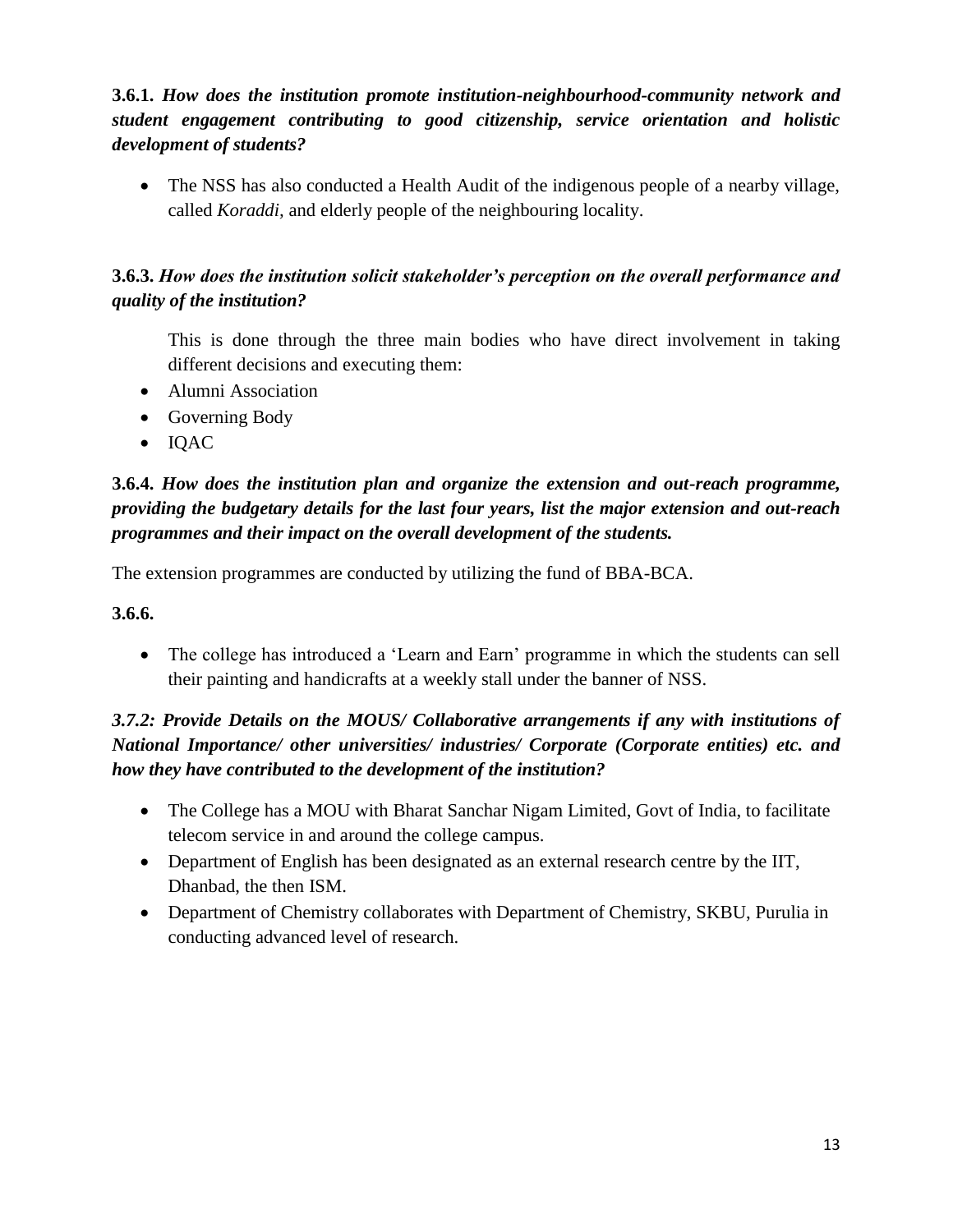#### *3.7.4 Eminent Academicians/ Scholars visiting the college during the last one year:*

Dr Utpal Adhikari, Dept of Chemistry, National Institute of Technology, Durgapur Dr Rajnarayan Saha, Dept of Chemistry, National Institute of Technology, Durgapur Parthasarathi Bhowmik, Dept of Comparative Literature, Jadavpur University, Kolkata Dr Monalisa Das, Dept of Bengali, Kazi Nazrul University, Asansol Prof. Sunil Roy, Dept of Philosophy, The University of Burdwan, Burdwan Dr Amitabha Chattopadhyay, Dept of History, Kazi Nazrul University, Asansol Dr Sutapa Basu, Dept of Philosophy, B.B. College, Asansol Sri Ashis Banerjee, Minister, Ayush Department (Heatlth), Govt of West Bengal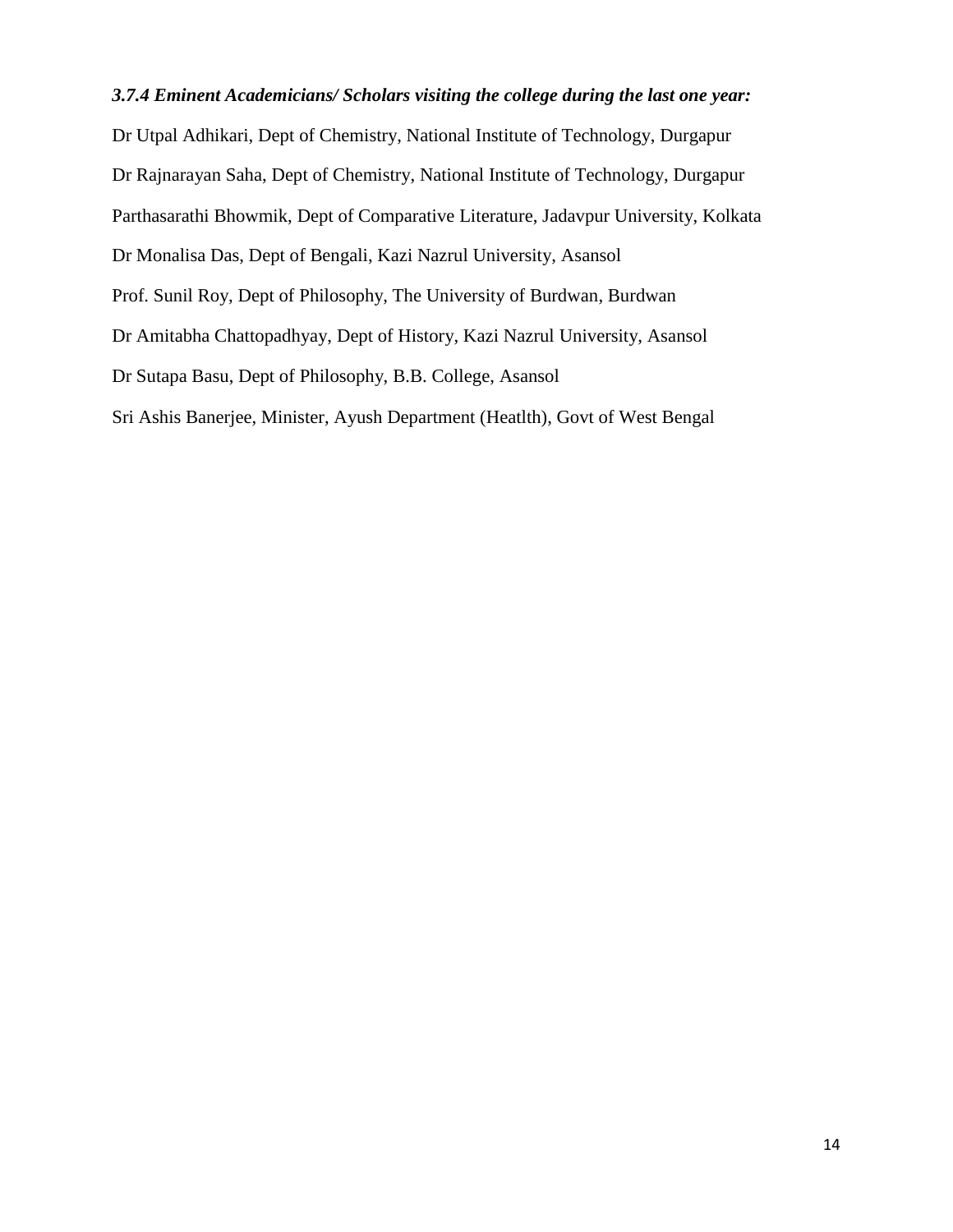#### **CRITERION IV:**

#### **INFRASTRUCTURE AND LEARNING RESOURCES**

#### **4.1.2: Curricular and Co curricular Activities**

New additions to the infrastructural facilities to the College are:

- A Computer Laboratory of the Department of Mathematics
- Green/ White Boards to each Department

**4.1.3:** To meet the growing demands of the teaching and nonteaching staff of the college a new stand for two-wheelers has been constructed within the college compound.

#### **4.1.5:** *Give details on the residential facilities and various provisions available within them*.

- Hostel Accommodation is available for both girls and boys: In the two storied Sudeepta Banerjee Memorial Girls" Hostel there are around forty seats, along with a guest room, kitchen with induction oven, dining hall, toilets with twenty-four hours' hot-water supply, and long corridors. The boarders are also provided with filtered drinking water supply.
- Boys' Hostel
- For Medical emergencies students are taken to the nearby Sub divisional Hospital.
- Sick Room and first-Aid are provided to the ill/ injured students as a temporary measure.
- Audio-visual Equipment: Television with D2h Facility in the girls' hostel.
- Twenty-four hours" security is provided to the resident students.

#### *4.1.6 What are the Provisions made available to students and staff in terms of Health Care on the campus and off the campus?*

For medical emergency within the college campus during college hours there is a health care unit, equipped with visiting doctors, mobile ambulance and basic instruments and amenities to take care of any staff or student of the college, who suddenly falls ill or gets wounded in any accident.

#### *4.1.7: Common facilities available on campus:*

- One open-stage adjacent to the main play ground of the college
- Safe drinking water supply to all the corners of the college building.
- Three water-coolers.